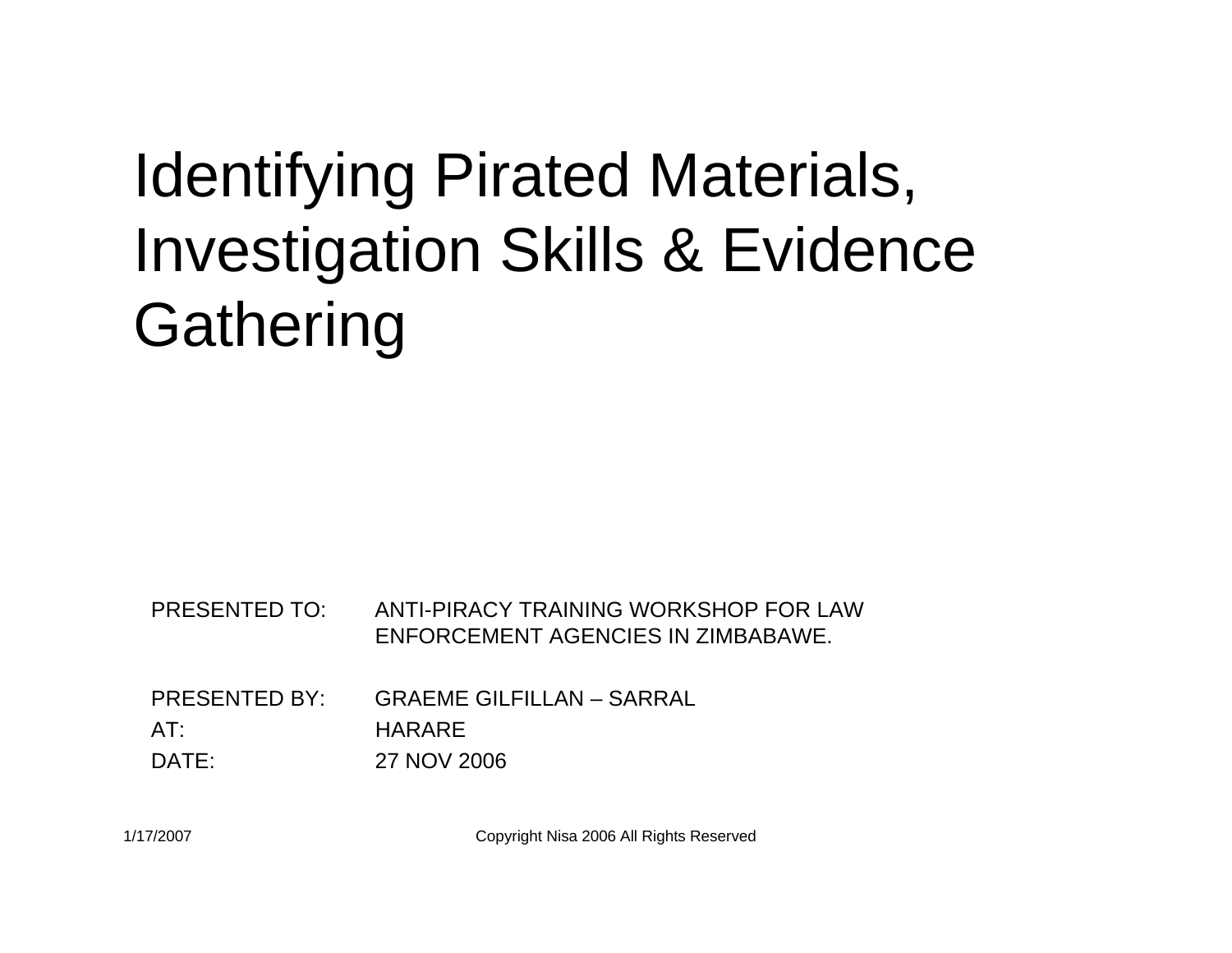# CONTENTS

- 1. Introduction
- 2. Why does piracy Emerge/Exist?
- 3. Legal Issues
- 4. Parties affected
- 5. Market Intelligence/Research
- 6. Identifying pirated materials
- 7. Investigation skills
- 8. Evidence gathering
- 9. Challenges of the Future
- 10. Digitization
- 11. Digital Warehousing
- 12. Conclusion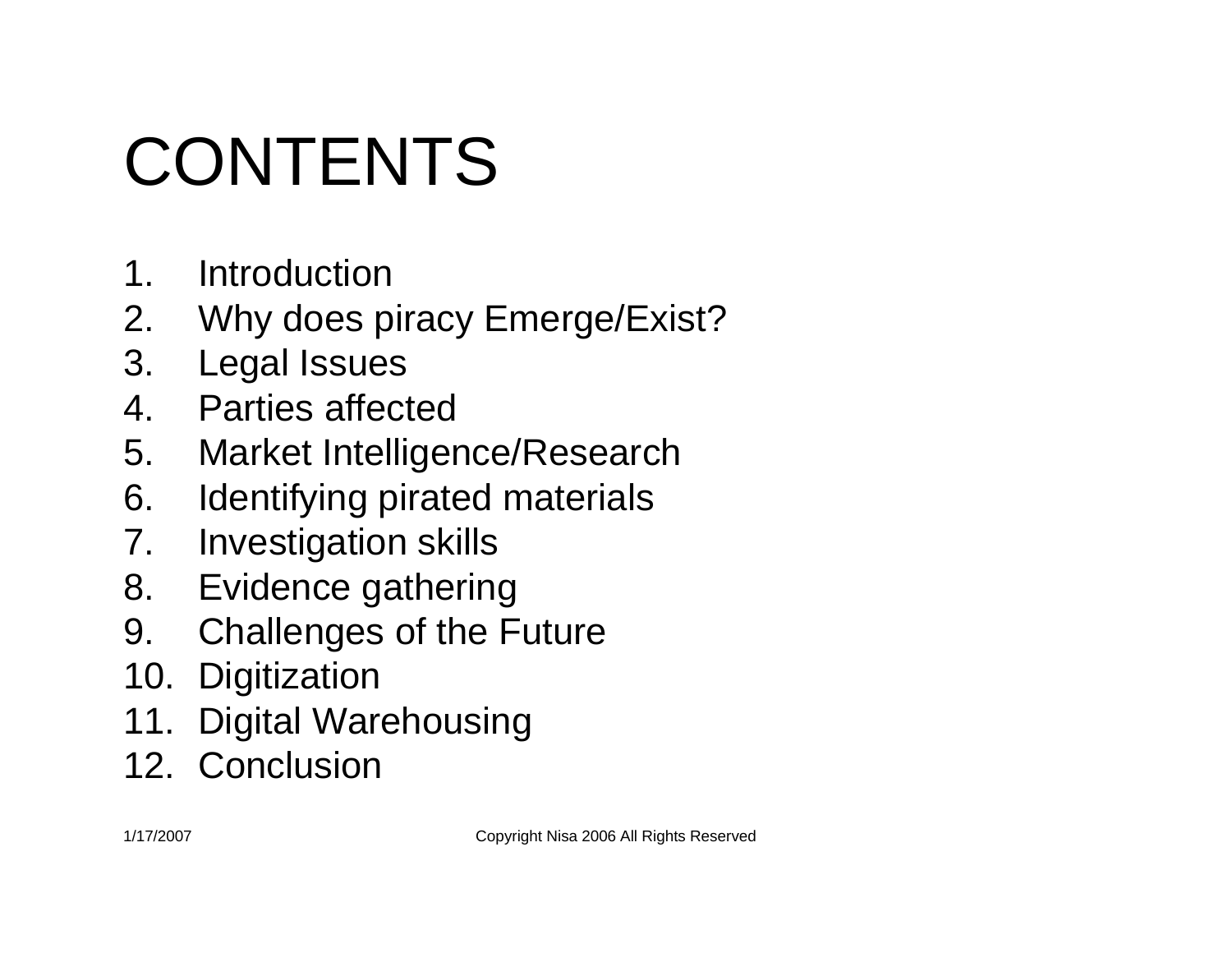## 1. Introduction

- Thanks for the opportunity to present
- Greetings to all present
- Greetings from SARRAL and all in South Africa
- Thanks Zimbabwe for having a great 'quota' policy – very powerful influence in decreasing piracy
- Technology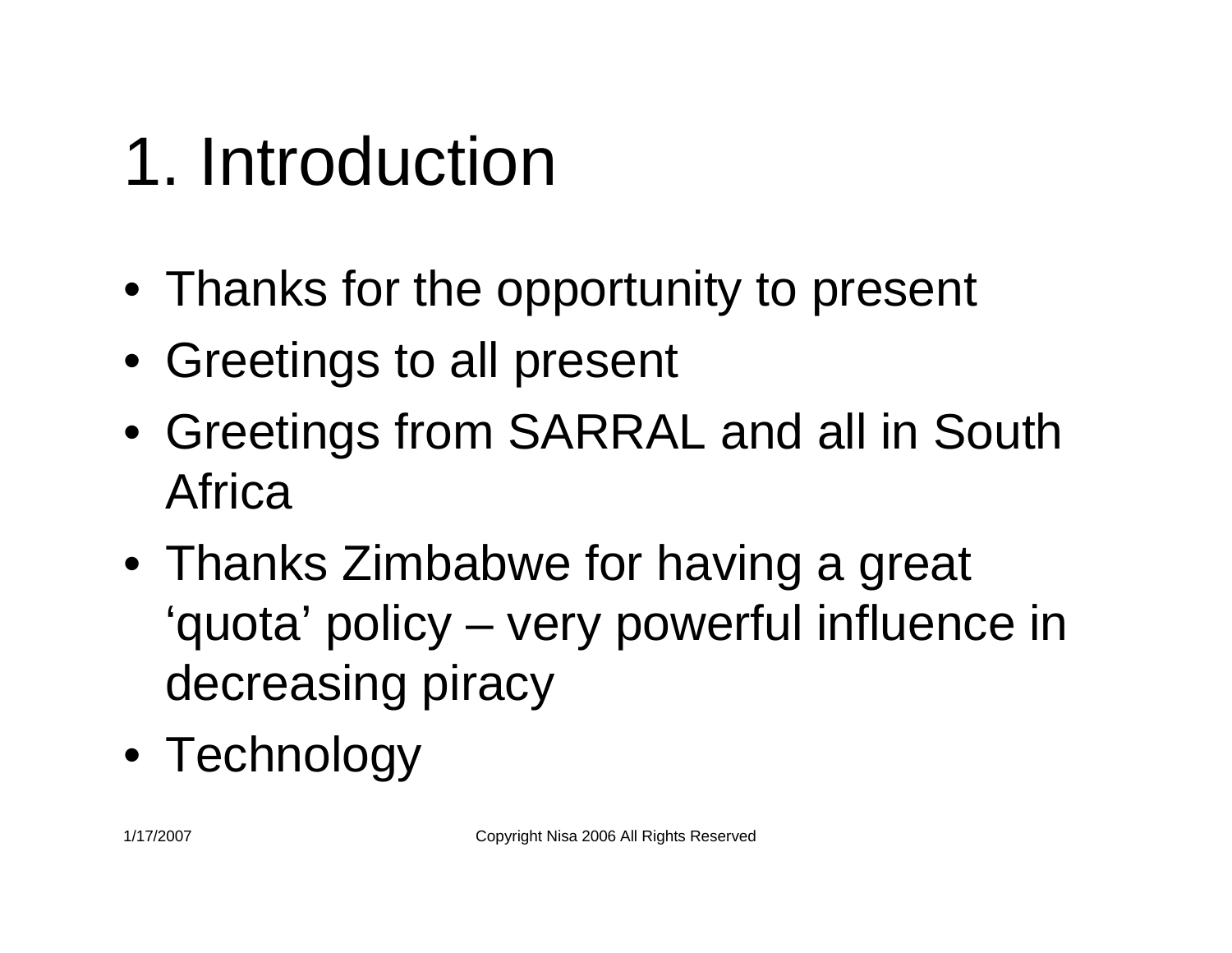## 2. Why does piracy exist/emerge?

Principal causes/conditions:

- Pricing
	- Economic Theory ref 'pure profit' attracting new entrants who face barriers to entry – typically high value IP and low value manufacture
- Supply/Demand Factors
	- Lack of supply to service existing demand
- Technology
	- Constant change.. Tech running ahead of the law
- Lack of Education
	- Entrepreneurs/Opportunists/Survival without knowledge
- Different Moral/Philosophy
	- There are different philosophy's, legal frameworks & law enforcement approaches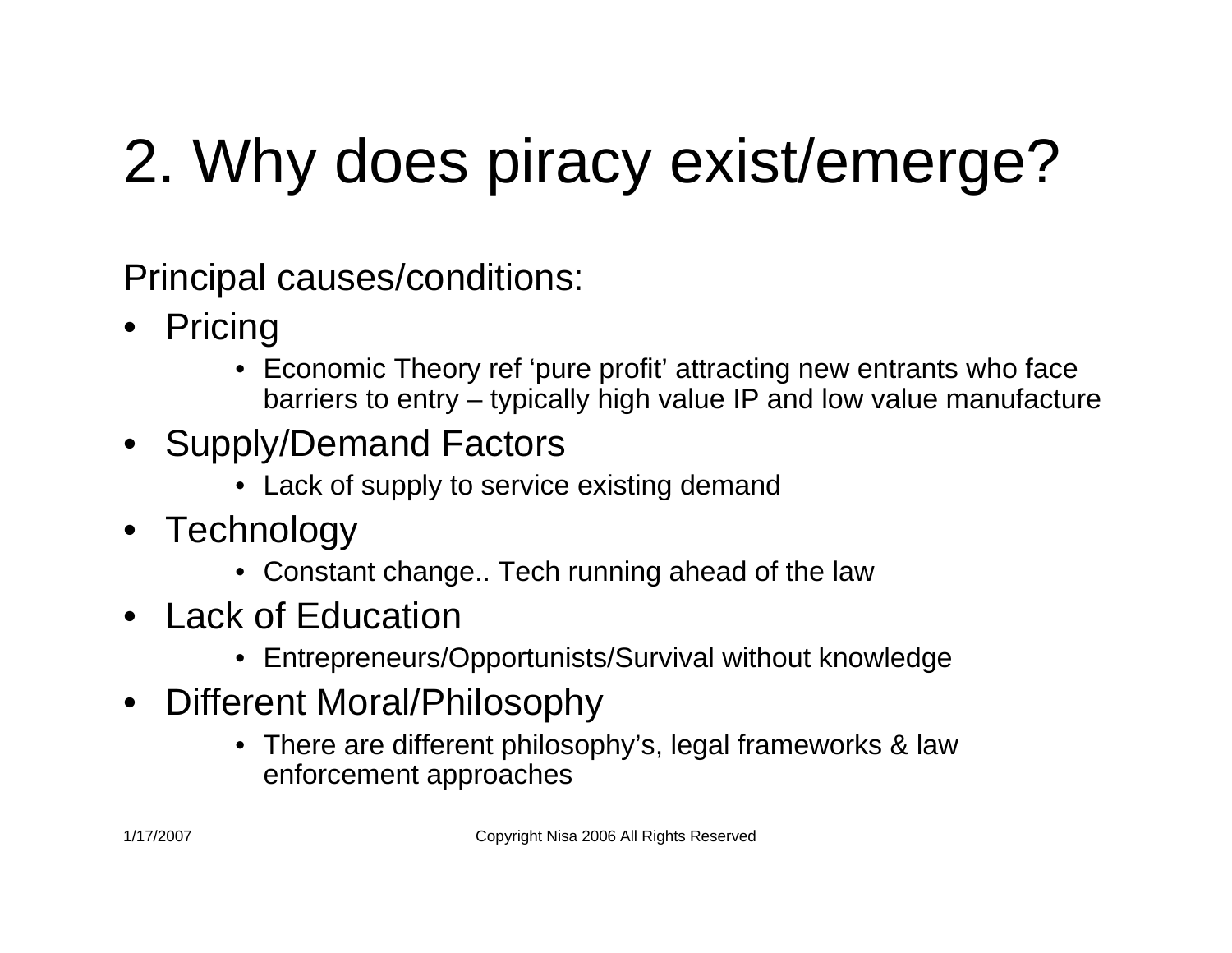## 3. Legal Issues

#### The Following areas of national law are effected:

- 1. Copyright Legislation
- 2. Trademark Legislation
- 3. Revenue/Tax Legislation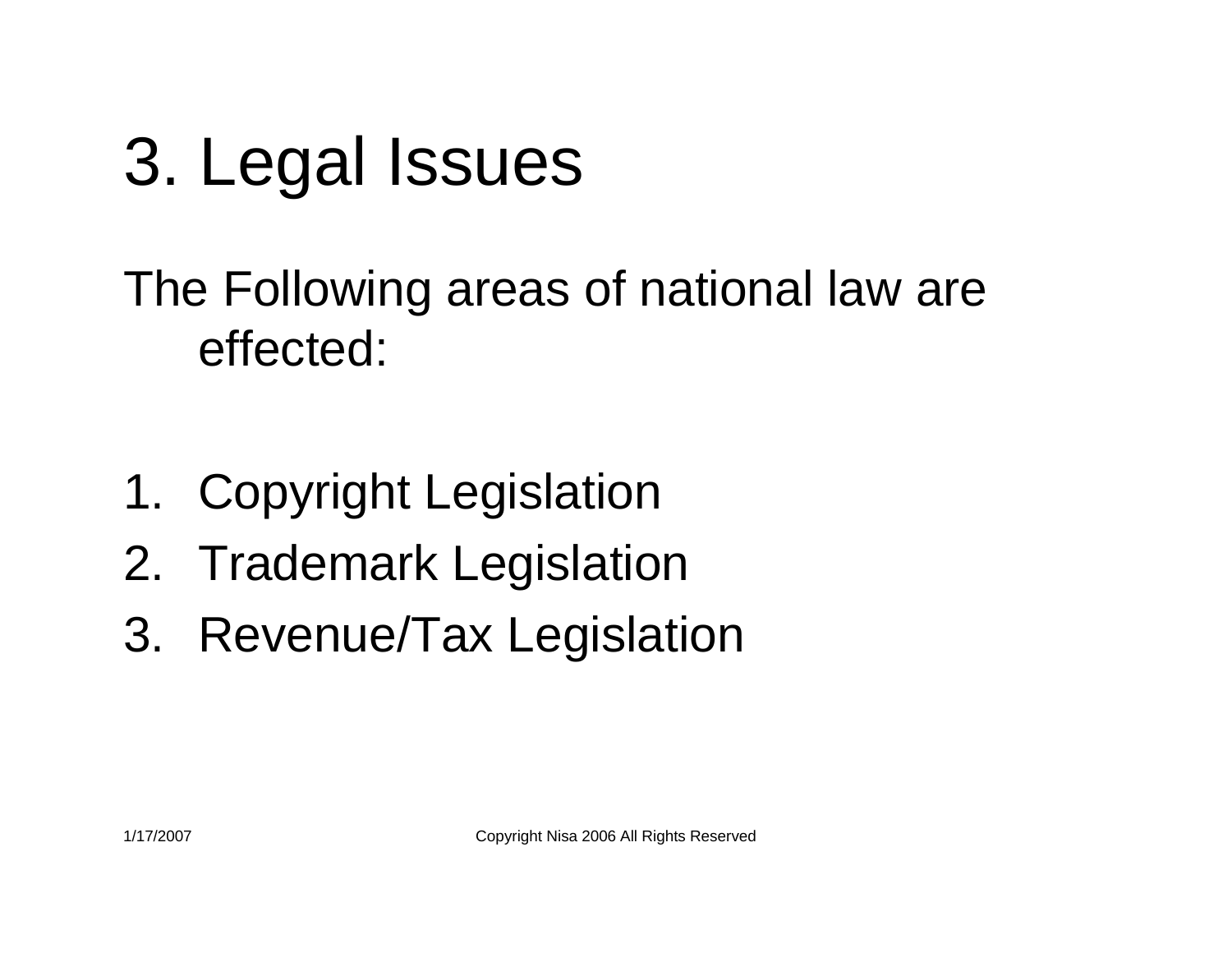## 4. Parties Affected

- 1. Government.. The Fiscus
- 2. Original Owners (composers) and Interested Parties (publishers) – authors rights
- 3. Producers/Labels owners of sound recordings and cinematographic films
- 4. Distributors
- 5. Artists/Actors
- 6. Hardware Manufacturer's \*\*\*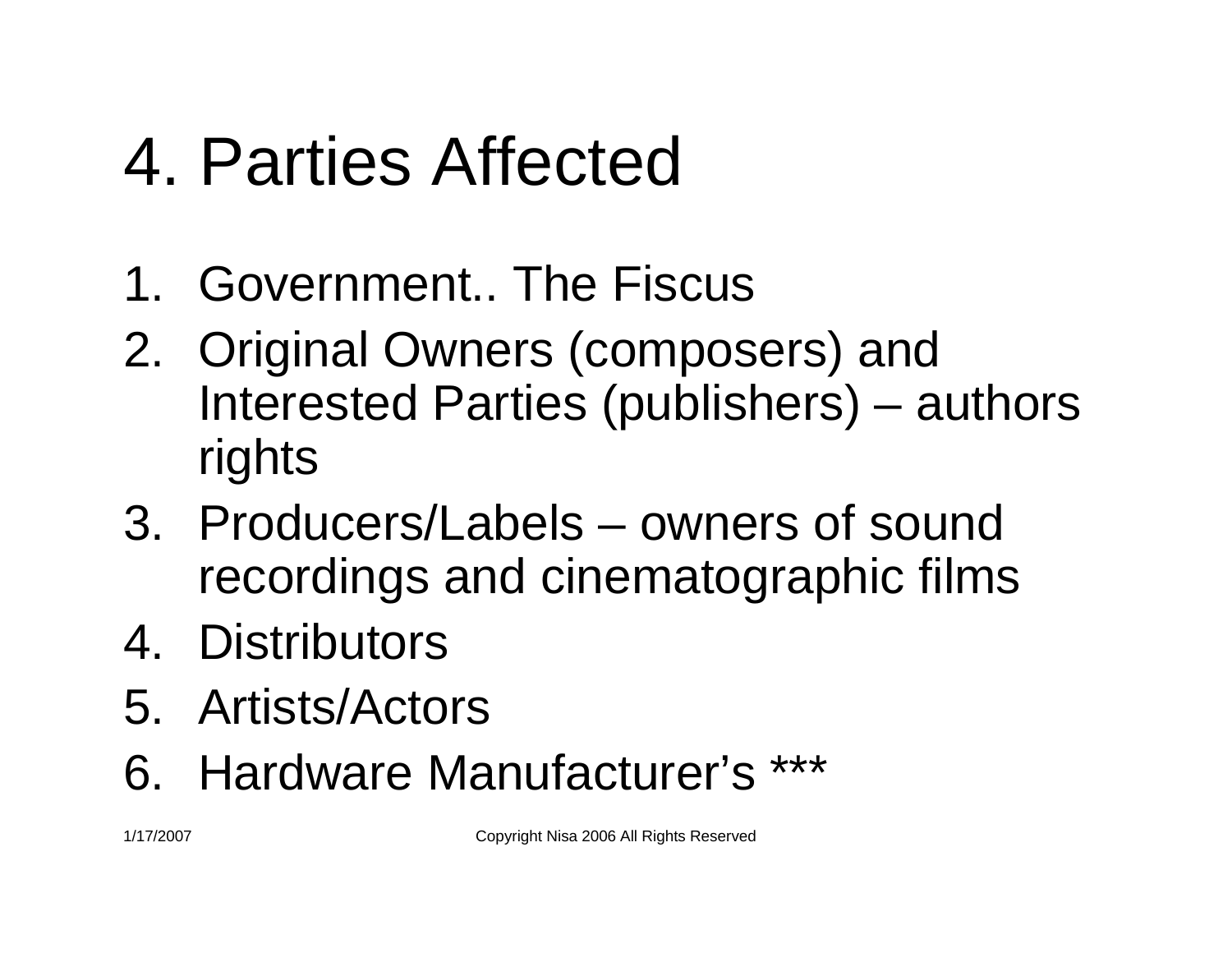## 5. Market Intelligence/Research

The absolute key to success in dealing witgh all forms of piracy, including information from the following sources:

- 1. Creators & Artists
- 2. Manufacturer's
- 3. Distributors (especially informal)
- 4. Borders/Customs
- 5. Taxi/Bus/Train/Trucking Transport Operators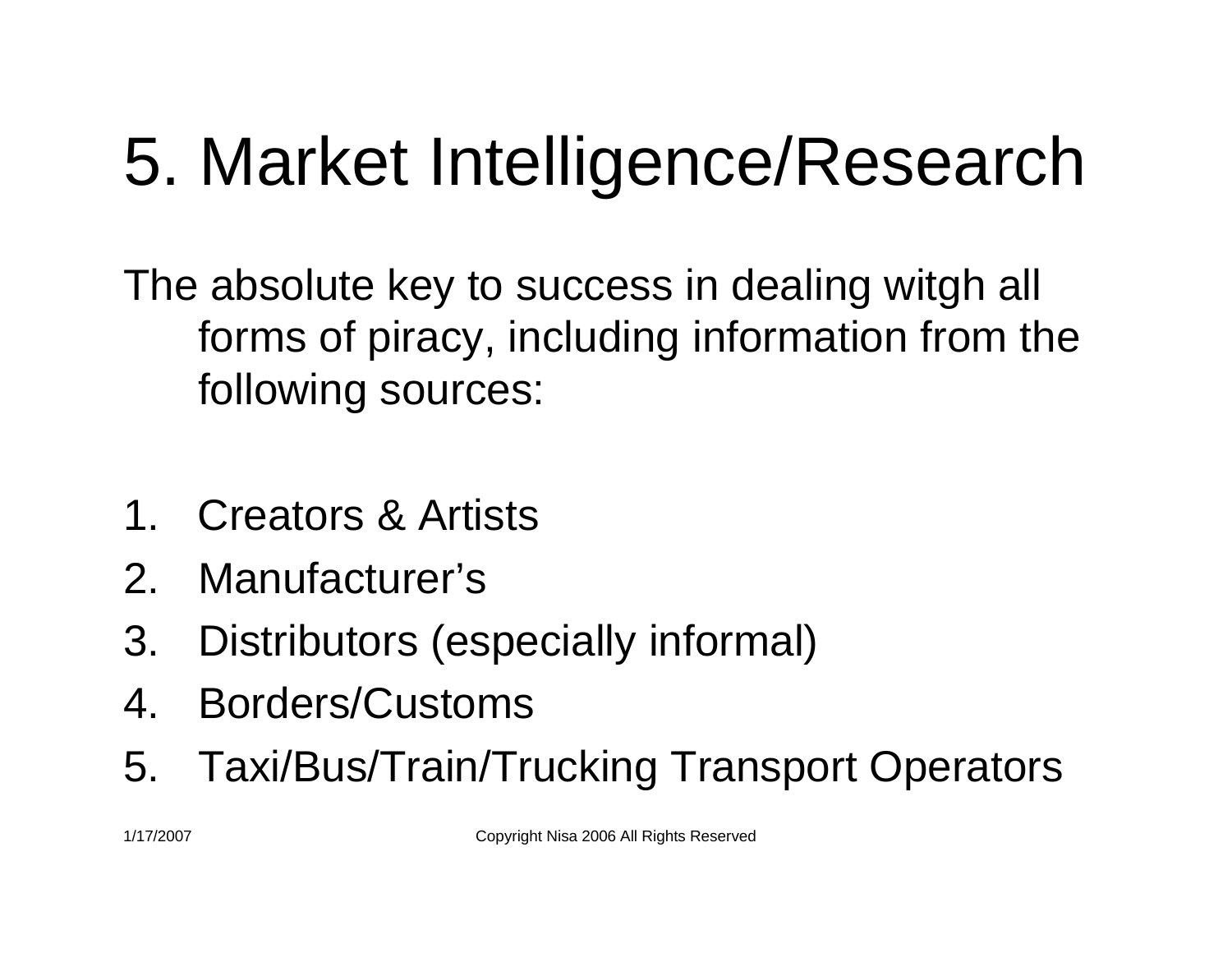# 6. Identifying Pirated Materials

- Producers Notice
- Circle 'P' and Circle 'C'
- Catalogue Number
- Industry Association Logos/identifiers
- Jewel Box
- Manufacturer marks
- Bar Code
- Sleeving
- Back-up Documentation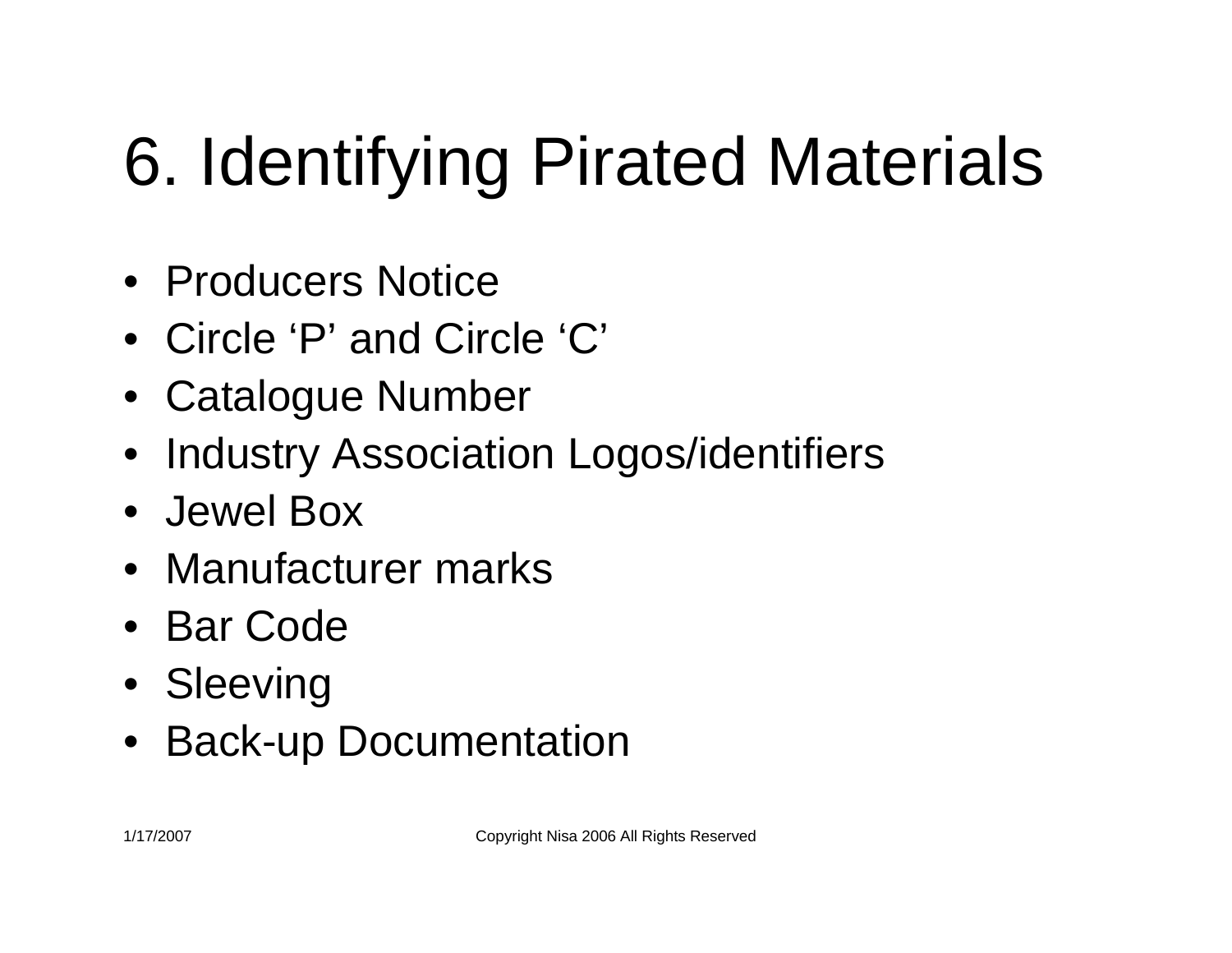# 7. Investigative Skills

- Good information… good decisions
- Networking
- Computer/internet research skills
- Sector contact base
- Knowledge of procedures and paperwork
- •Inter-Agency co-operation (Customs – Police)
- Start at the outside/edge, and work to the centre
- Understand that distribution is 'key' to a pirate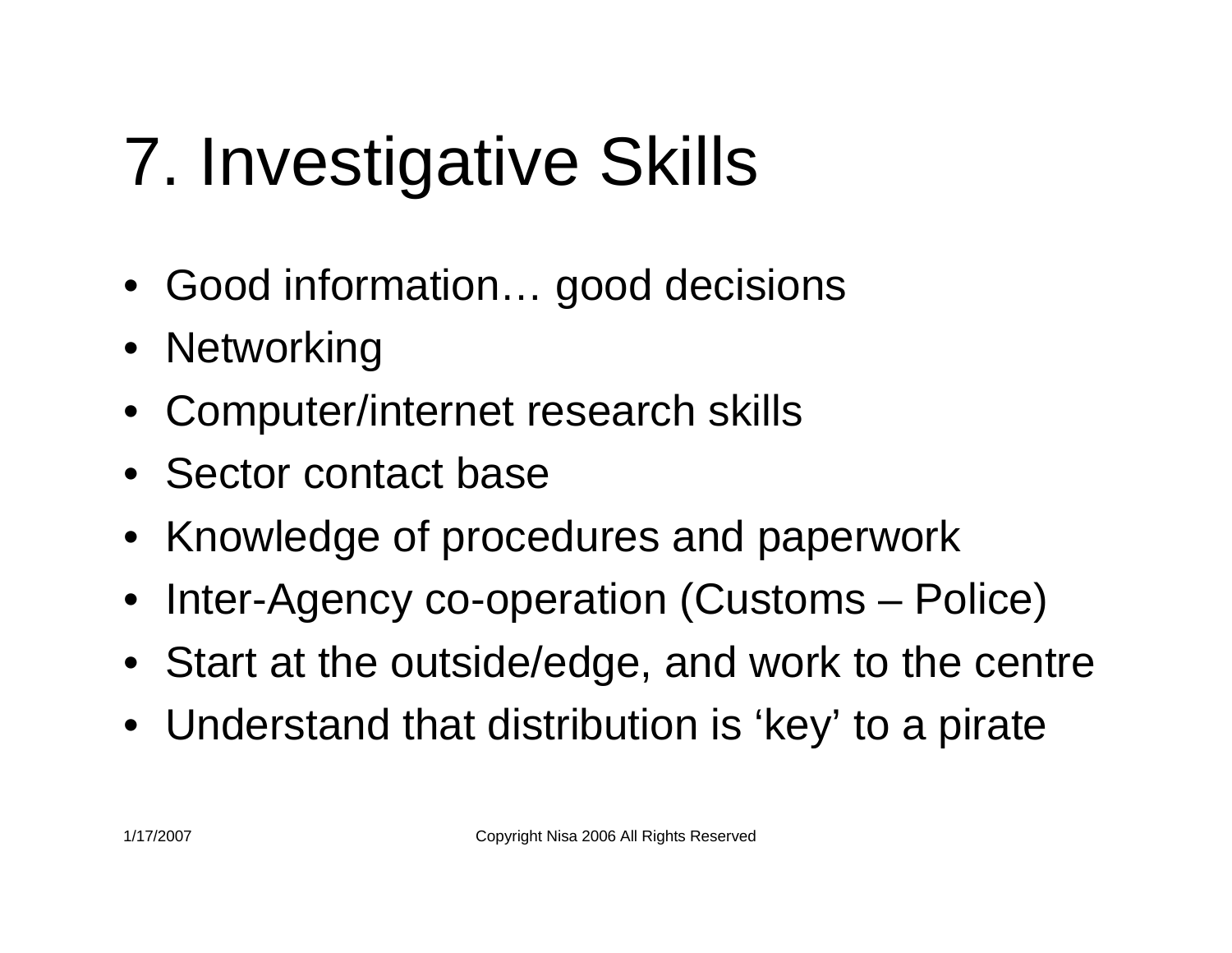## 8. Evidence Gathering

- Information collection
- Check list for identifiers
- Keeping samples.. Building library
- Linking with International Organisations Global Customs Unions etc
- Receipts of purchase
- Affidavits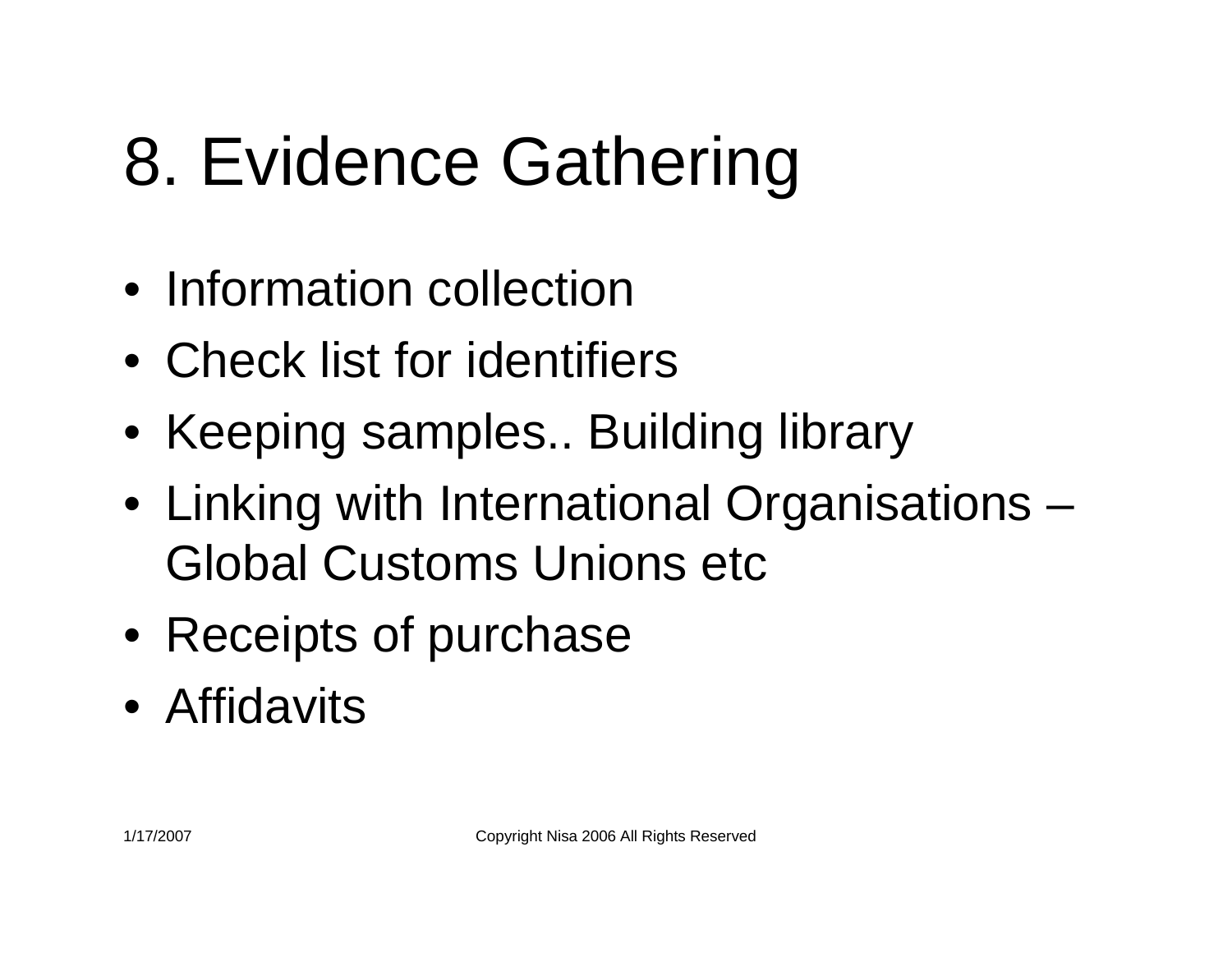# 9. Challenges of the Future

- Digitization
- Borderless Technology Society
- New forms of piracy
- Ease of mobility of movable property
- Increased difficulty in protecting the incomes due to the National fiscus
- Vast amounts of data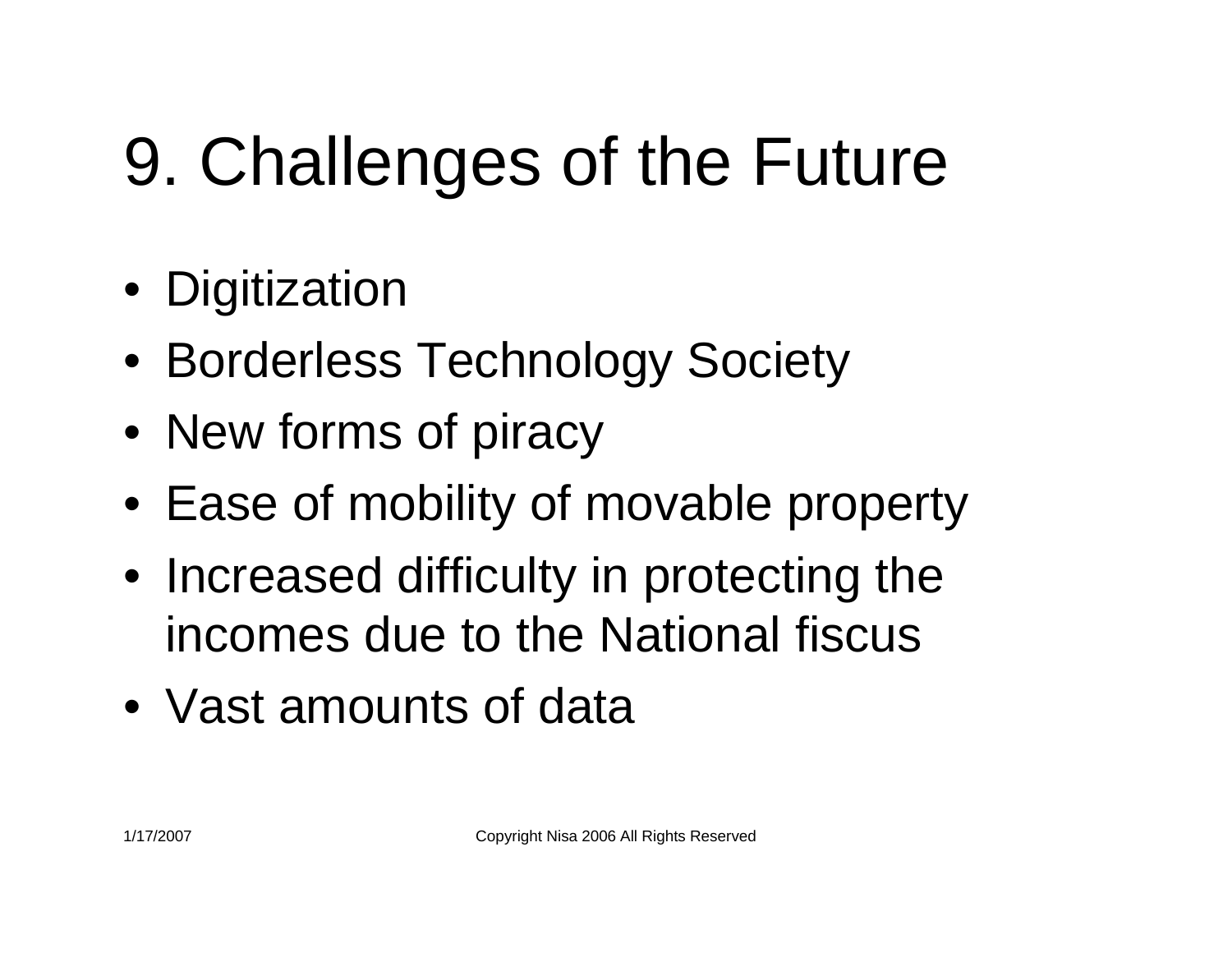# 10. Digitization

- Essentially the copying of any form of intellectual property into a digital file.
- No longer CD/DVD & cassette machines…devices… starting with cellphones
- Massive involvement of Computer & Telcom companies in the new play
- Blue Tooth, voucher systems etc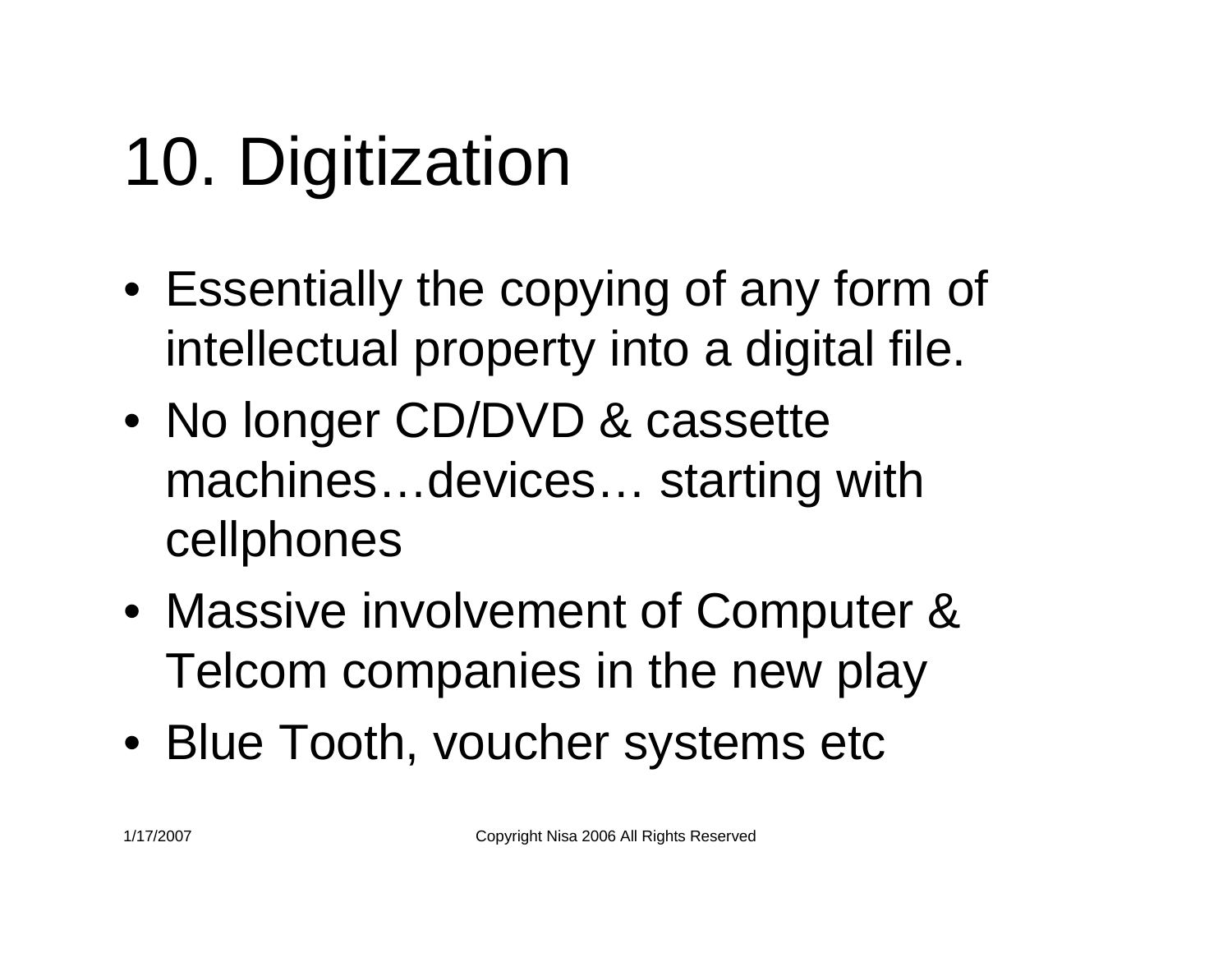# 11. Digital Warehousing

- Cost of delivery of physical product vs <sup>a</sup> digital product (currently)
- Security of supply
- Rights & content & technology.. Becoming friends
- Marketers and the chase for customers
- Delivery on demand
- All parties interests (except pirates) catered for